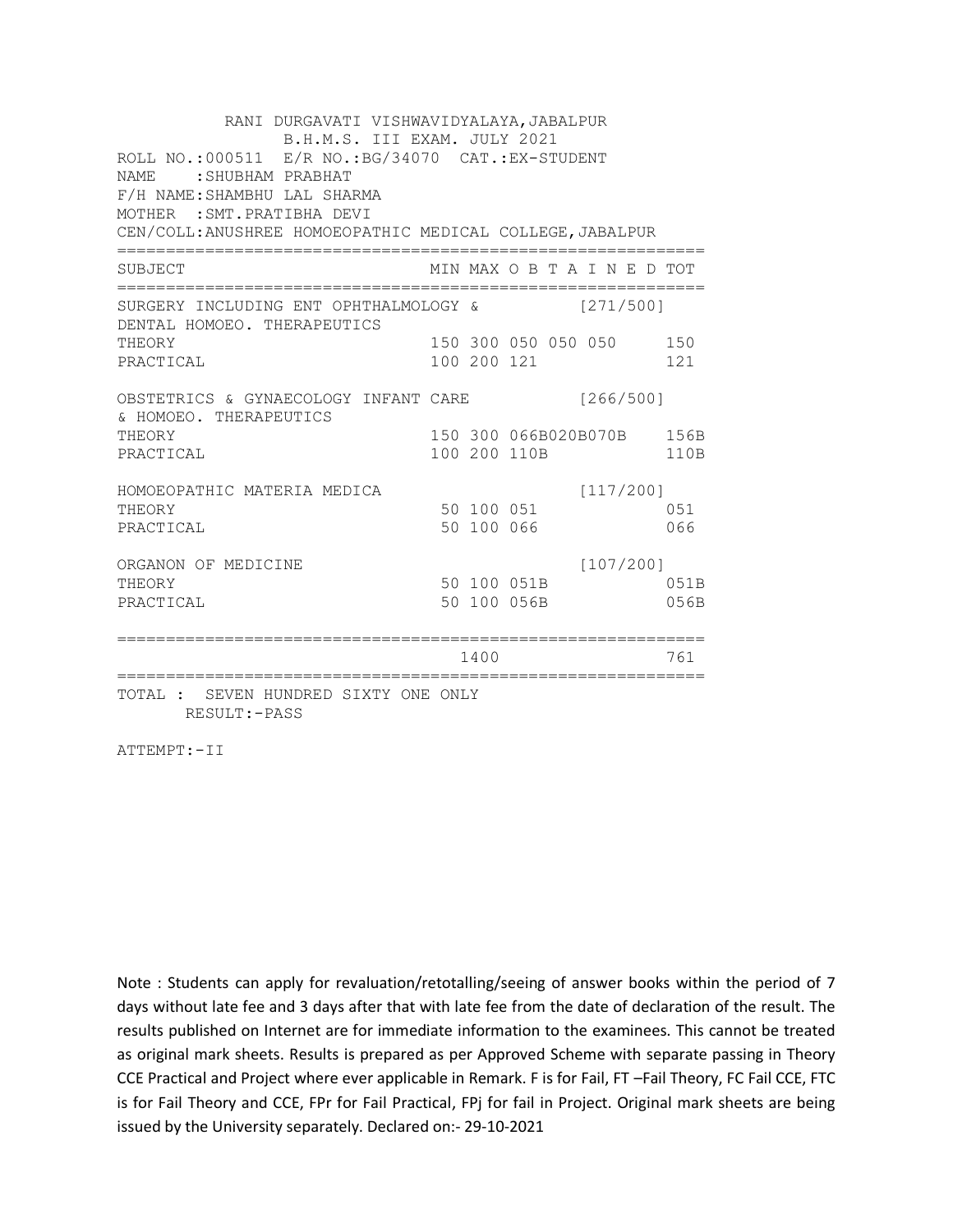RANI DURGAVATI VISHWAVIDYALAYA,JABALPUR B.H.M.S. III EXAM. JULY 2021 ROLL NO.:000512 E/R NO.:BG/34148 CAT.:EX-STUDENT NAME : AMAN F/H NAME:PRADEEP KUMAR MOTHER :SMT.REKHA CEN/COLL:ANUSHREE HOMOEOPATHIC MEDICAL COLLEGE,JABALPUR ============================================================ SUBJECT MIN MAX O B T A I N E D TOT ============================================================ SURGERY INCLUDING ENT OPHTHALMOLOGY & [261/500] DENTAL HOMOEO. THERAPEUTICS THEORY 150 300 050 050 150 PRACTICAL 100 200 111 111 OBSTETRICS & GYNAECOLOGY INFANT CARE [279/500] & HOMOEO. THERAPEUTICS THEORY 150 300 054B055B060B 169B PRACTICAL 100 200 110B 110B HOMOEOPATHIC MATERIA MEDICA [114/200] THEORY 50 100 050 PRACTICAL 50 100 064 064 ORGANON OF MEDICINE [105/200] THEORY 50 100 050B 050B PRACTICAL 50 100 055B 055B ============================================================ 1400 759 ============================================================ TOTAL : SEVEN HUNDRED FIFTY NINE ONLY RESULT:-PASS

ATTEMPT:-II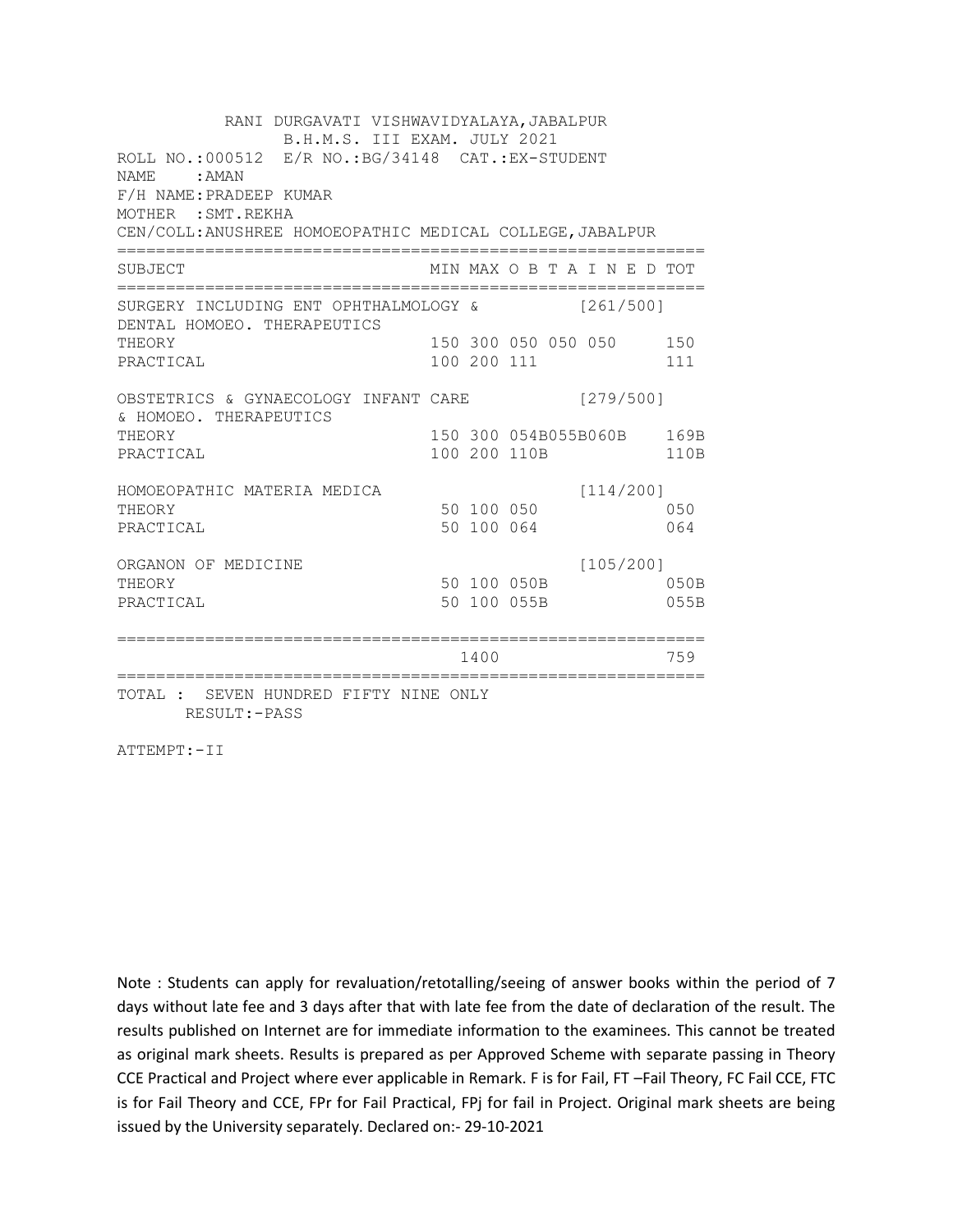RANI DURGAVATI VISHWAVIDYALAYA,JABALPUR B.H.M.S. III EXAM. JULY 2021 ROLL NO.:000513 E/R NO.:BG/34023 CAT.:EX-STUDENT NAME : DEEPAK PATEL F/H NAME:PURSHOTTAM SINGH MOTHER :SMT.PERA BAI CEN/COLL:ANUSHREE HOMOEOPATHIC MEDICAL COLLEGE,JABALPUR ============================================================ SUBJECT MIN MAX O B T A I N E D TOT ============================================================ SURGERY INCLUDING ENT OPHTHALMOLOGY & [271/500] DENTAL HOMOEO. THERAPEUTICS THEORY 150 300 034B064B060B 158B PRACTICAL 100 200 113B 113B OBSTETRICS & GYNAECOLOGY INFANT CARE [272/500] & HOMOEO. THERAPEUTICS THEORY 150 300 050 050 050 150 PRACTICAL 100 200 122 122 HOMOEOPATHIC MATERIA MEDICA [116/200] HOPOLOGY<br>THEORY 50 100 050B 050B PRACTICAL 50 100 066B 066B ORGANON OF MEDICINE [110/200] THEORY 50 100 050B 050B PRACTICAL 50 100 060B 060B ============================================================ 1400 769 ============================================================ TOTAL : SEVEN HUNDRED SIXTY NINE ONLY RESULT:-PASS

ATTEMPT:-III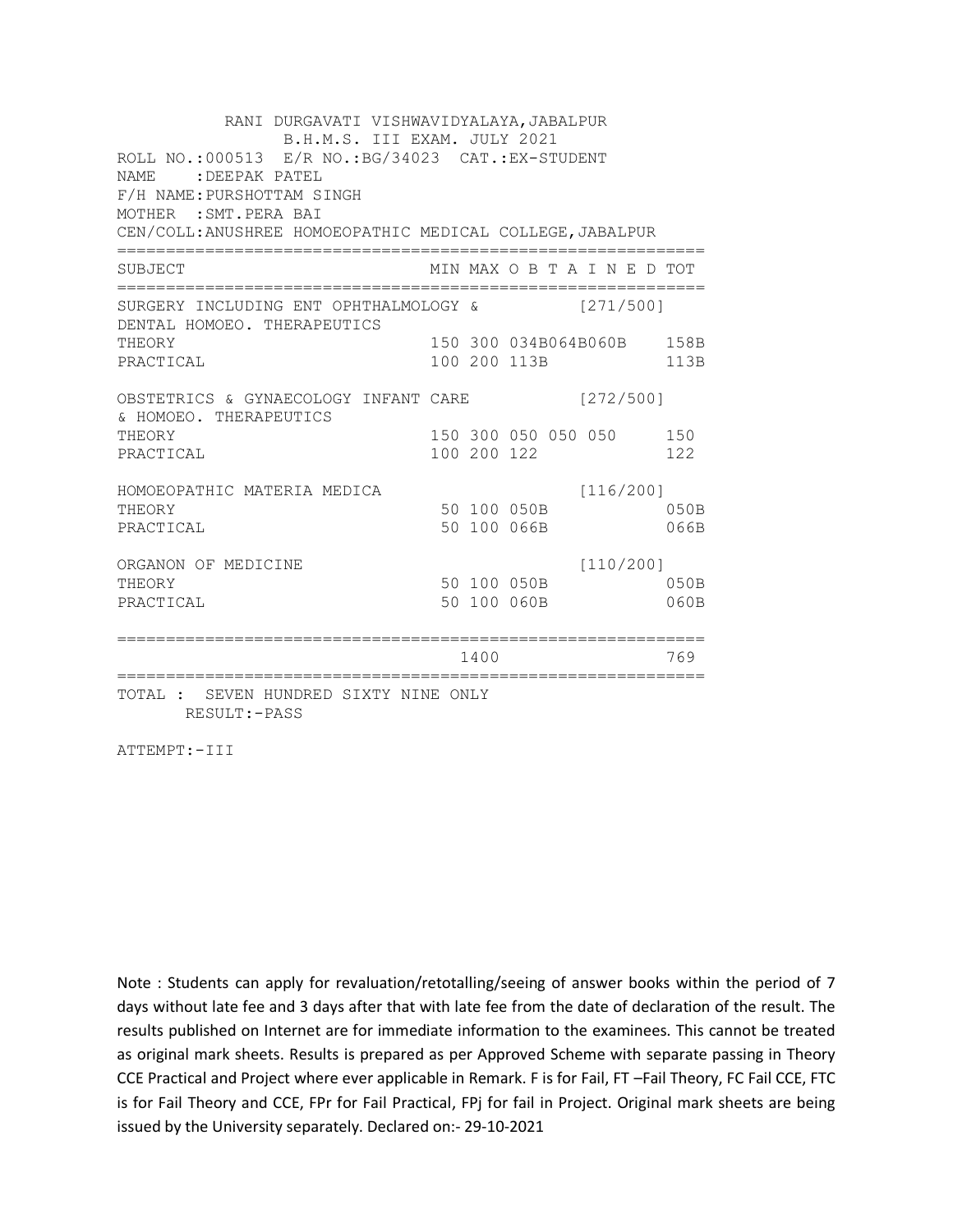RANI DURGAVATI VISHWAVIDYALAYA,JABALPUR B.H.M.S. III EXAM. JULY 2021 ROLL NO.:000514 E/R NO.:BF/34318 CAT.:EX-STUDENT NAME : ADITYA DUBEY F/H NAME:GOPVIND DUBEY MOTHER :SMT.JYOTI DUBEY CEN/COLL:ANUSHREE HOMOEOPATHIC MEDICAL COLLEGE,JABALPUR ============================================================ SUBJECT MIN MAX O B T A I N E D TOT ============================================================ SURGERY INCLUDING ENT OPHTHALMOLOGY & [260/500] DENTAL HOMOEO. THERAPEUTICS THEORY 150 300 033B060B058B 151B PRACTICAL 100 200 109B 109B OBSTETRICS & GYNAECOLOGY INFANT CARE [283/500] & HOMOEO. THERAPEUTICS THEORY 150 300 055 052 055 162 PRACTICAL 100 200 121 121 HOMOEOPATHIC MATERIA MEDICA [115/200] HOMOBOPATHIC MATERIAL MEDICAL SUBSEX 50 100 053 PRACTICAL 50 100 062 062 ORGANON OF MEDICINE [109/200] THEORY 50 100 050B 050B PRACTICAL 50 100 059B 059B ============================================================ 1400 767 ============================================================ TOTAL : SEVEN HUNDRED SIXTY SEVEN ONLY RESULT:-PASS

ATTEMPT:-III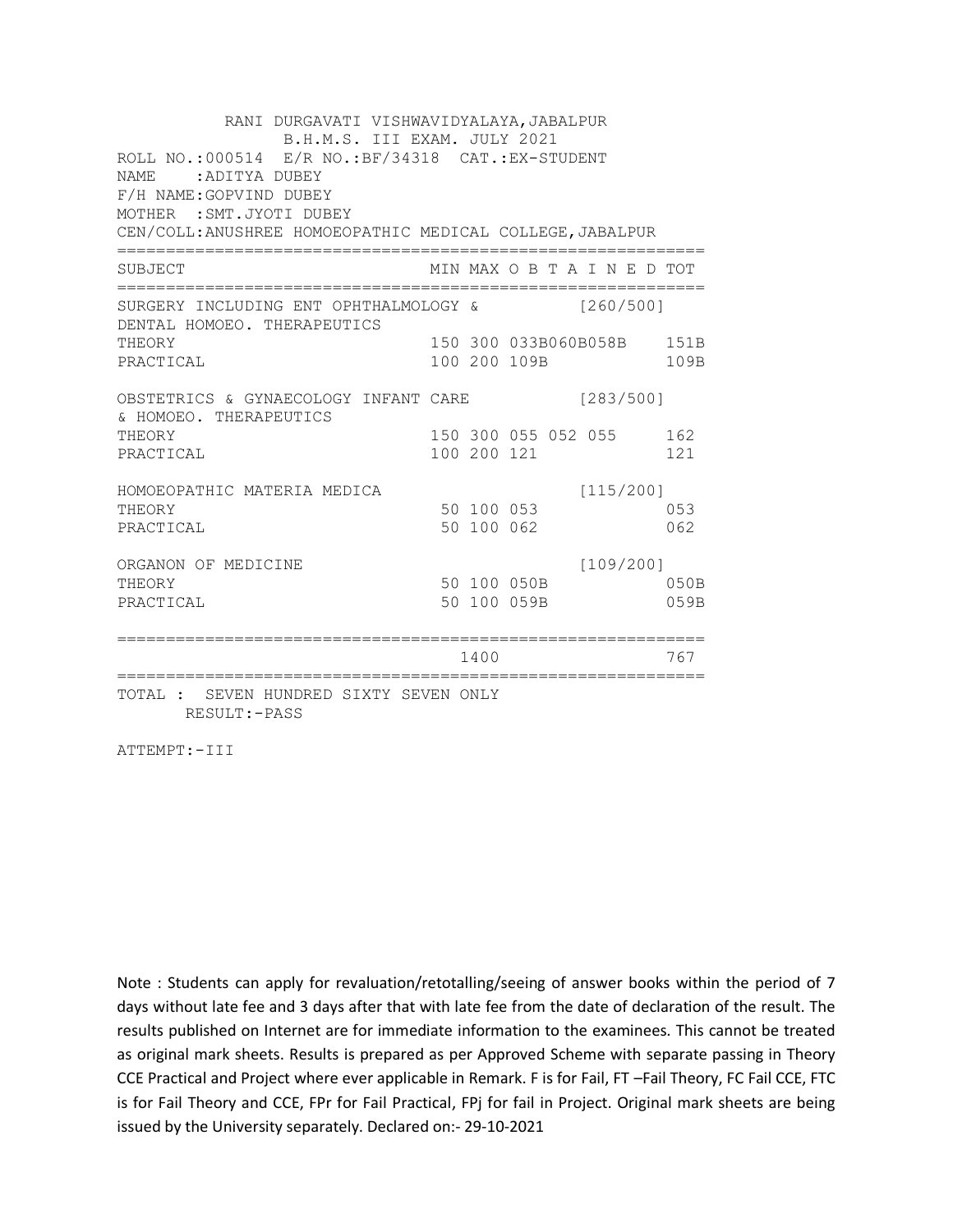RANI DURGAVATI VISHWAVIDYALAYA,JABALPUR B.H.M.S. III EXAM. JULY 2021 ROLL NO.:000515 E/R NO.:BC/27427 CAT.:EX-STUDENT NAME : SMT. ANKITA NAMDEO F/H NAME:M.K. NAMDEO MOTHER :SMT.PUSPALATA NAMDEO CEN/COLL:ANUSHREE HOMOEOPATHIC MEDICAL COLLEGE,JABALPUR ============================================================ SUBJECT MIN MAX O B T A I N E D TOT ============================================================ SURGERY INCLUDING ENT OPHTHALMOLOGY & [252/500] DENTAL HOMOEO. THERAPEUTICS THEORY 150 300 050 050 050 150 PRACTICAL 100 200 102 102 OBSTETRICS & GYNAECOLOGY INFANT CARE [269/500] & HOMOEO. THERAPEUTICS THEORY 150 300 050 050 050 150 PRACTICAL 100 200 119 119 HOMOEOPATHIC MATERIA MEDICA [117/200] HOMOBOPATHIC MATERIAL MEDICAL 50 100 053 PRACTICAL 50 100 064 064 ORGANON OF MEDICINE [105/200] THEORY 50 100 050B 050B PRACTICAL 50 100 055B 055B ============================================================ 1400 743 ============================================================ TOTAL : SEVEN HUNDRED FORTY THREE ONLY RESULT:-PASS

ATTEMPT:-II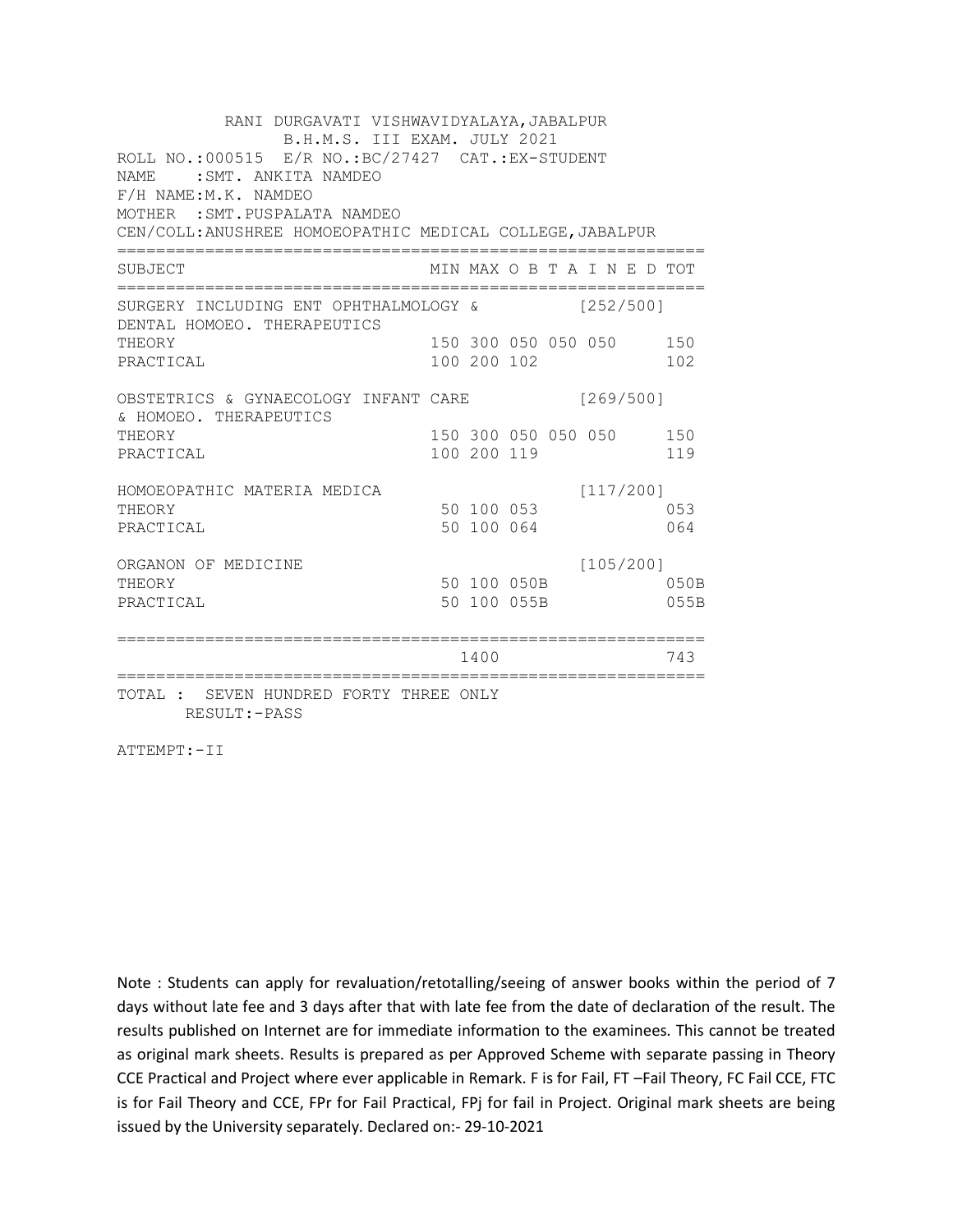RANI DURGAVATI VISHWAVIDYALAYA,JABALPUR B.H.M.S. III EXAM. JULY 2021 ROLL NO.:000516 E/R NO.:BF/34344 CAT.:EX-STUDENT NAME :ANIL KUMAR F/H NAME:NOKHE LAL MOTHER :SMT.RAJ KUMARI CEN/COLL:ANUSHREE HOMOEOPATHIC MEDICAL COLLEGE,JABALPUR ============================================================ SUBJECT MIN MAX O B T A I N E D TOT ============================================================ SURGERY INCLUDING ENT OPHTHALMOLOGY & [273/500] DENTAL HOMOEO. THERAPEUTICS THEORY 150 300 054B060B054B 168B PRACTICAL 100 200 105B 105B OBSTETRICS & GYNAECOLOGY INFANT CARE [285/500] & HOMOEO. THERAPEUTICS THEORY 150 300 063B037B062B 162B PRACTICAL 100 200 123B 123B HOMOEOPATHIC MATERIA MEDICA [121/200] HOMOBOPATHIC MATERIAL MEDICAL 50 100 053 PRACTICAL 50 100 068 068 ORGANON OF MEDICINE [119/200] THEORY 50 100 050B 050B PRACTICAL 50 100 069B 069B ============================================================ 1400 798 ============================================================ TOTAL : SEVEN HUNDRED NINETY EIGHT ONLY RESULT:-PASS

ATTEMPT:-III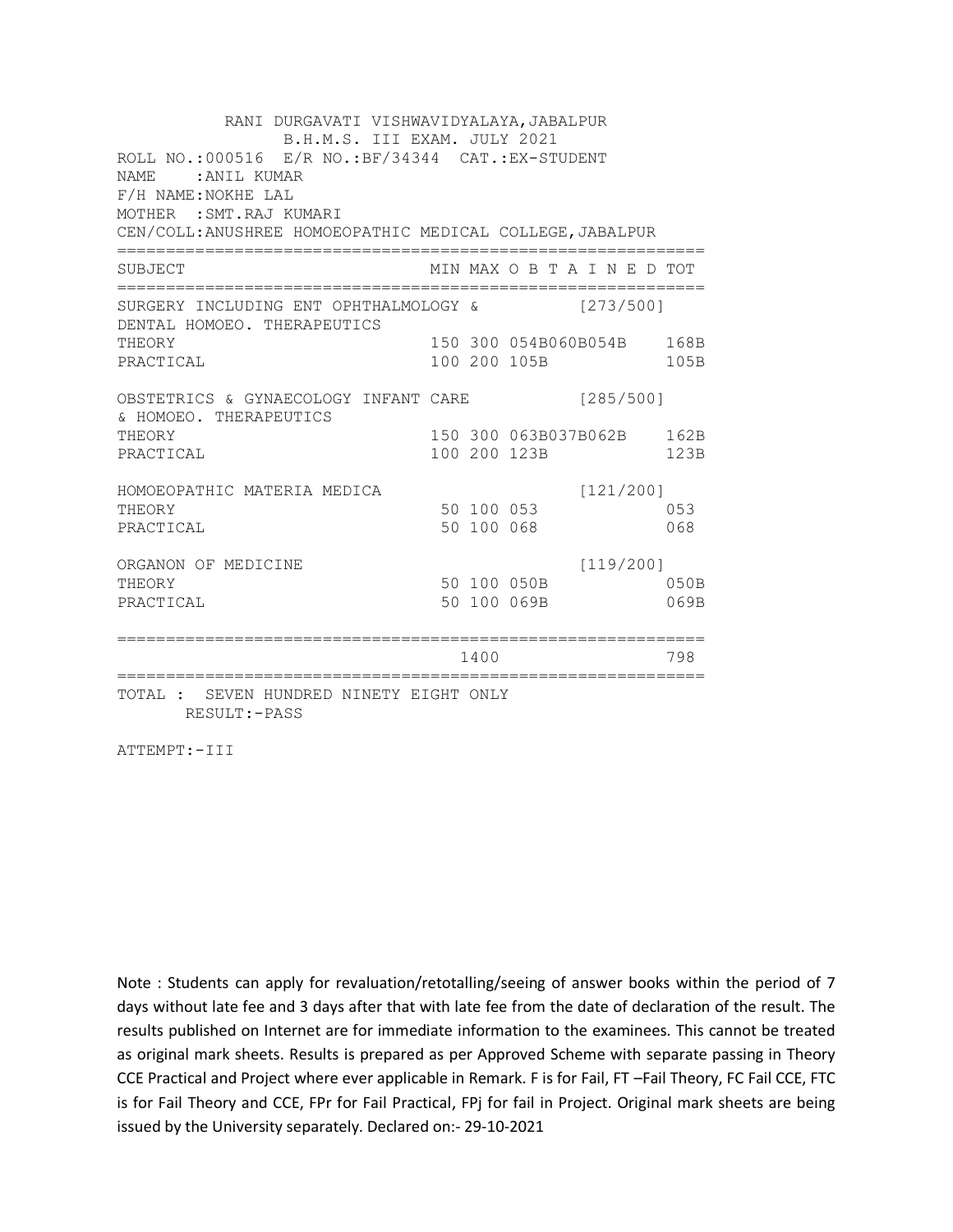RANI DURGAVATI VISHWAVIDYALAYA,JABALPUR B.H.M.S. III EXAM. JULY 2021 ROLL NO.:000517 E/R NO.:BG/34067 CAT.:EX-STUDENT NAME : KU.SHORYA GOULIYA F/H NAME:GANESH PRASAD GOULIYA MOTHER :SMT.LAXMI GOULIYA CEN/COLL:ANUSHREE HOMOEOPATHIC MEDICAL COLLEGE,JABALPUR ============================================================ SUBJECT MIN MAX O B T A I N E D TOT ============================================================ SURGERY INCLUDING ENT OPHTHALMOLOGY & [274/500] DENTAL HOMOEO. THERAPEUTICS THEORY 150 300 051B060B051B 162B PRACTICAL 100 200 112B 112B OBSTETRICS & GYNAECOLOGY INFANT CARE [279/500] & HOMOEO. THERAPEUTICS THEORY 150 300 054 052 050 156 PRACTICAL 100 200 123 123 HOMOEOPATHIC MATERIA MEDICA [112/200] HOPOLOGY<br>THEORY 50 100 050B 050B PRACTICAL 50 100 062B 062B ORGANON OF MEDICINE [106/200] THEORY 50 100 050B 050B PRACTICAL 50 100 056B 056B ============================================================ 1400 771 ============================================================ TOTAL : SEVEN HUNDRED SEVENTY ONE ONLY RESULT:-PASS

ATTEMPT:-III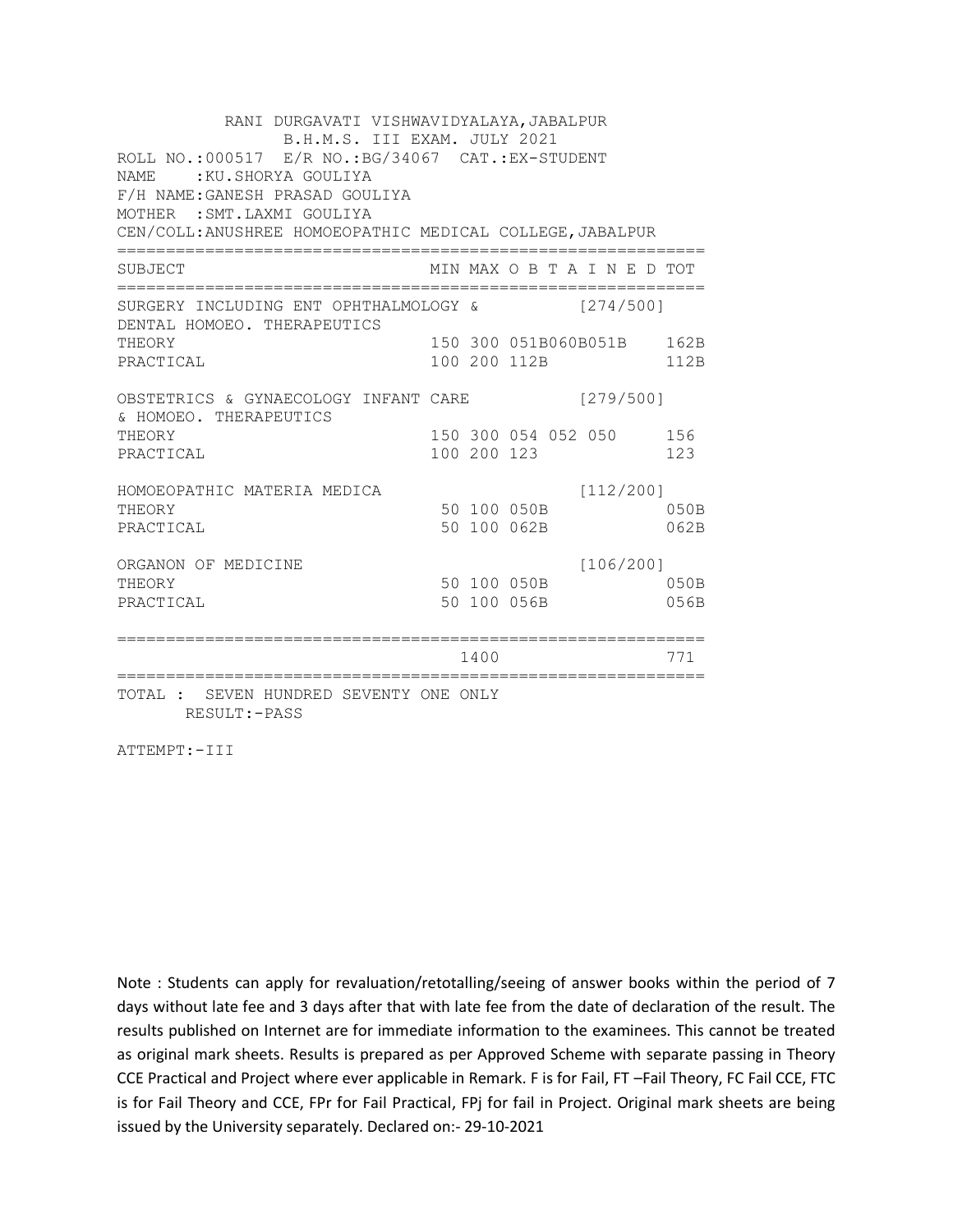RANI DURGAVATI VISHWAVIDYALAYA, JABALPUR B.H.M.S. III EXAM. JULY 2021 ROLL NO.:000519 E/R NO.:BH/34042 CAT.:EX-STUDENT NAME : PRINCE F/H NAME:PRAVIN MOTHER :SMT.RAJNEE CEN/COLL:ANUSHREE HOMOEOPATHIC MEDICAL COLLEGE,JABALPUR ============================================================ SUBJECT MIN MAX O B T A I N E D TOT ============================================================ SURGERY INCLUDING ENT OPHTHALMOLOGY & [310/500] DENTAL HOMOEO. THERAPEUTICS THEORY 150 300 050B058B062B 170B PRACTICAL 100 200 140B 140B OBSTETRICS & GYNAECOLOGY INFANT CARE [272/500] & HOMOEO. THERAPEUTICS THEORY 150 300 050 050 050 150 PRACTICAL 100 200 122 122 HOMOEOPATHIC MATERIA MEDICA [121/200] THEORY 50 100 055 (1995) PRACTICAL 50 100 066 066 ORGANON OF MEDICINE [112/200] THEORY 50 100 052 052 PRACTICAL 50 100 060 060 ============================================================ 1400 815 ============================================================ TOTAL : EIGHT HUNDRED FIFTEEN ONLY

ATTEMPT:-II

RESULT:-PASS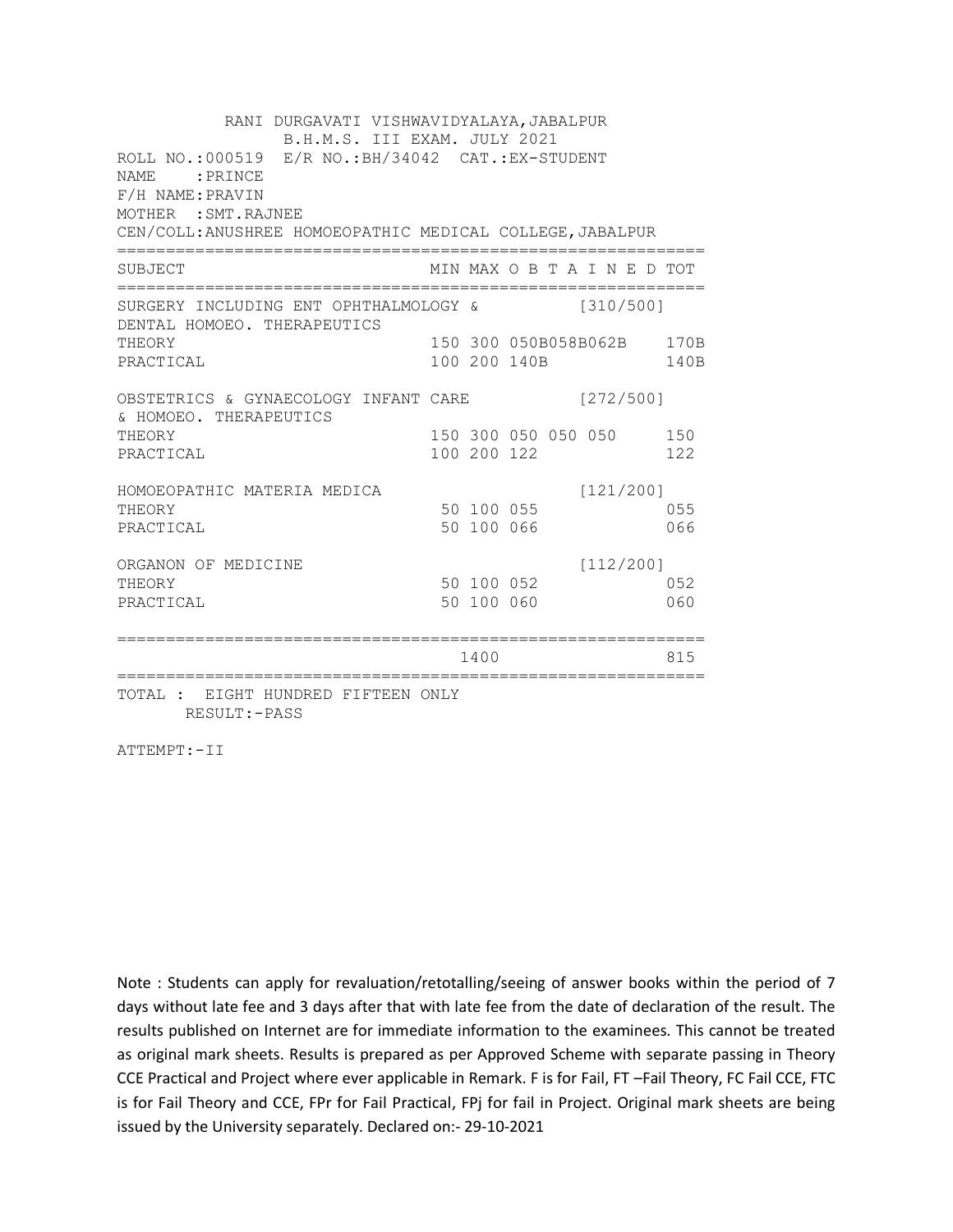RANI DURGAVATI VISHWAVIDYALAYA, JABALPUR B.H.M.S. III EXAM. JULY 2021 ROLL NO.:000521 E/R NO.:BH/956 CAT.:EX-STUDENT NAME : NEHA PANDEY F/H NAME:BALA PRASAD PANDEY MOTHER :SMT.MITHLESH PANDEY CEN/COLL:M.G.HOMOEO.MEDICAL COLLEGE & HOSPITAL,JABALPUR ============================================================ SUBJECT MIN MAX O B T A I N E D TOT ============================================================ SURGERY INCLUDING ENT OPHTHALMOLOGY & [310/500] DENTAL HOMOEO. THERAPEUTICS THEORY 150 300 050B062B050B 162B PRACTICAL 100 200 148B 148B OBSTETRICS & GYNAECOLOGY INFANT CARE [280/500] & HOMOEO. THERAPEUTICS THEORY 150 300 050 050 050 150 PRACTICAL 100 200 130 130 HOMOEOPATHIC MATERIA MEDICA  $[111/200]$ HOMOEOFAINING PRINTING PROFILERS AND THEORY 50 100 051B PRACTICAL 50 100 060B 060B ORGANON OF MEDICINE [110/200] THEORY 50 100 050B 050B PRACTICAL 50 100 060B 060B ============================================================ 1400 811 ============================================================ TOTAL : EIGHT HUNDRED ELEVEN ONLY

RESULT:-PASS

ATTEMPT:-III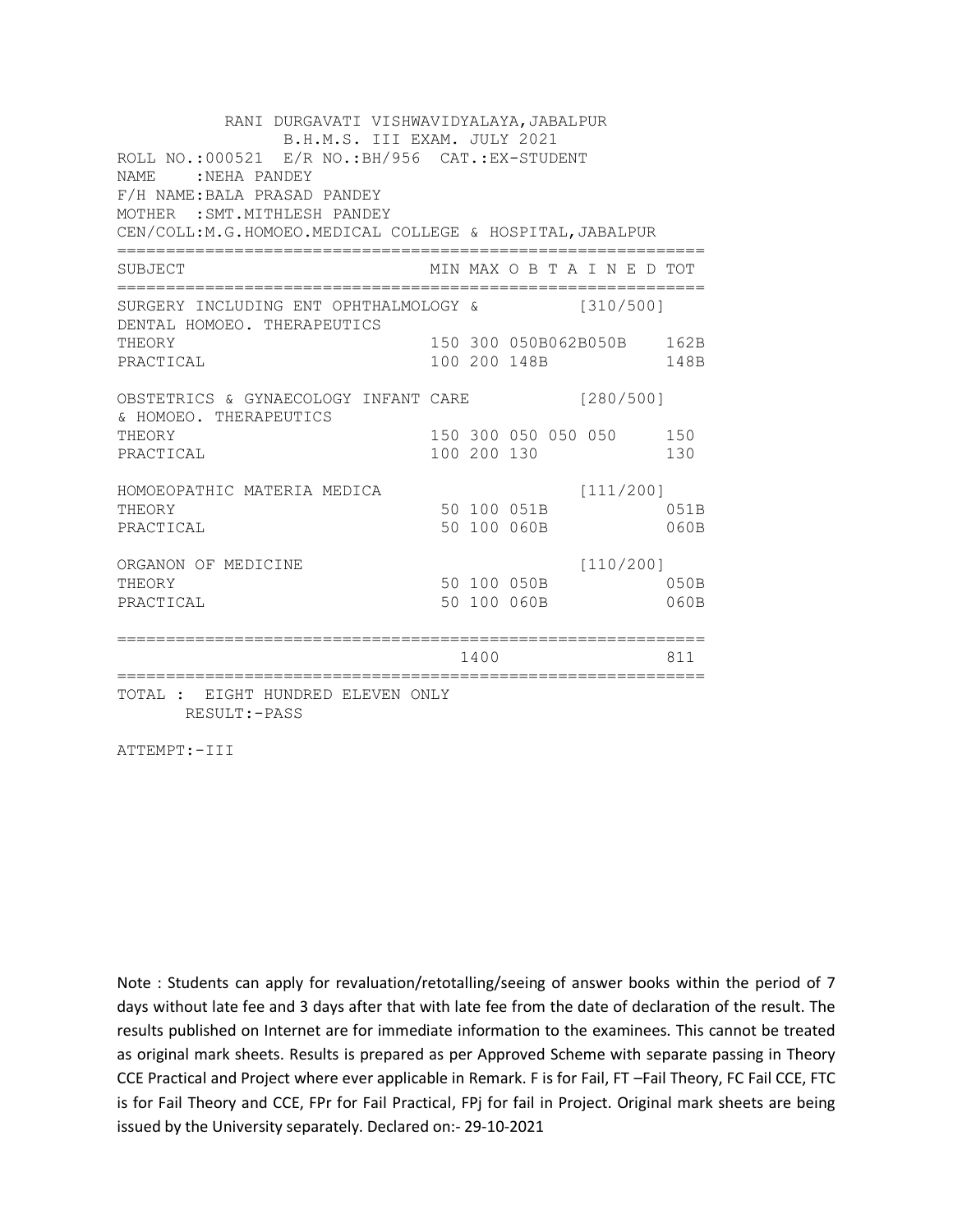RANI DURGAVATI VISHWAVIDYALAYA, JABALPUR B.H.M.S. III EXAM. JULY 2021 ROLL NO.:000522 E/R NO.:BH/942 CAT.:EX-STUDENT NAME :DINKAR KUMAR DUBEY F/H NAME:DINESH KUMAR DUBEY MOTHER :SMT.KUNTI DUBEY CEN/COLL:M.G.HOMOEO.MEDICAL COLLEGE & HOSPITAL,JABALPUR ============================================================ SUBJECT MIN MAX O B T A I N E D TOT ============================================================ SURGERY INCLUDING ENT OPHTHALMOLOGY & [279/500] DENTAL HOMOEO. THERAPEUTICS THEORY 150 300 050B058B051B 159B PRACTICAL 100 200 120B 120B OBSTETRICS & GYNAECOLOGY INFANT CARE [000/500] & HOMOEO. THERAPEUTICS THEORY 150 300 ABS ABS ABS 000F PRACTICAL 100 200 ABS 000F HOMOEOPATHIC MATERIA MEDICA [110/200] THEORY 50 100 050 PRACTICAL 50 100 060 060 ORGANON OF MEDICINE [102/200] THEORY 50 100 050B 050B PRACTICAL 50 100 052B 052B ============================================================ 1400 491 ============================================================ TOTAL : FOUR HUNDRED NINETY ONE ONLY RESULT:-COMP. REMARK:- COMP. IN O&G ATTEMPT:-II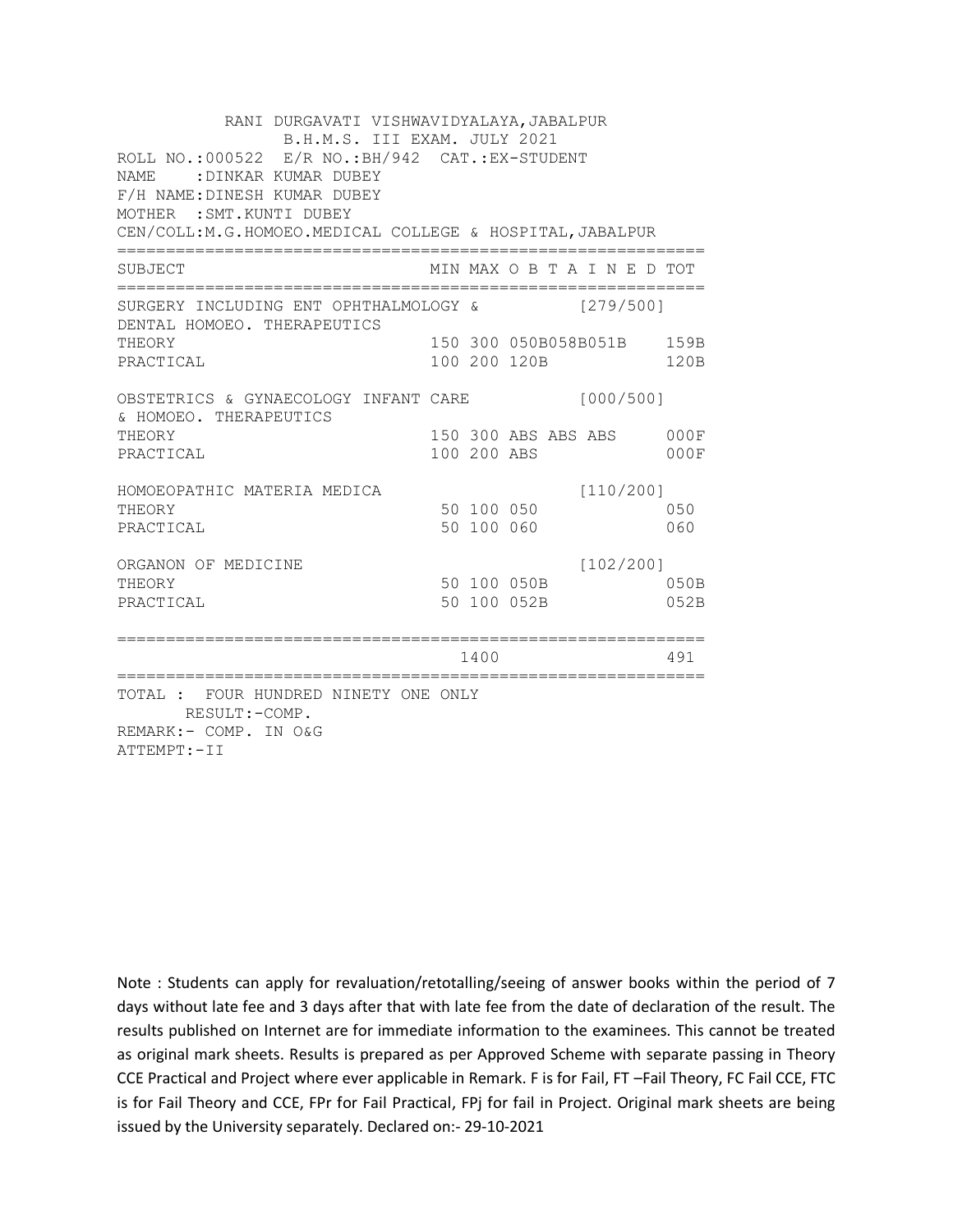| RANI DURGAVATI VISHWAVIDYALAYA, JABALPUR<br>B.H.M.S. III EXAM. JULY 2021<br>ROLL NO.: 000523 E/R NO.: BG/24632 CAT.: EX-STUDENT<br>NAME: KU. MOHINI RAIKWAR<br>F/H NAME: KULDEEP KUMAR RAIKWAR<br>MOTHER : SMT. PUSHPA RAIKWAR<br>CEN/COLL:M.G.HOMOEO.MEDICAL COLLEGE & HOSPITAL, JABALPUR |  |                                        |           |  |           |  |            |
|--------------------------------------------------------------------------------------------------------------------------------------------------------------------------------------------------------------------------------------------------------------------------------------------|--|----------------------------------------|-----------|--|-----------|--|------------|
| SUBJECT                                                                                                                                                                                                                                                                                    |  | MIN MAX O B T A I N E D TOT            |           |  |           |  |            |
| SURGERY INCLUDING ENT OPHTHALMOLOGY &<br>DENTAL HOMOEO. THERAPEUTICS                                                                                                                                                                                                                       |  |                                        | [334/500] |  |           |  |            |
| THEORY<br>PRACTICAL                                                                                                                                                                                                                                                                        |  | 150 300 058 058 058 174<br>100 200 160 |           |  |           |  | 160        |
| OBSTETRICS & GYNAECOLOGY INFANT CARE<br>& HOMOEO. THERAPEUTICS                                                                                                                                                                                                                             |  |                                        | [331/500] |  |           |  |            |
| THEORY<br>PRACTICAL                                                                                                                                                                                                                                                                        |  | 150 300 061 053 061 175<br>100 200 156 |           |  |           |  | 156        |
| HOMOEOPATHIC MATERIA MEDICA<br>THEORY                                                                                                                                                                                                                                                      |  | 50 100 062                             |           |  | [142/200] |  | 062        |
| PRACTICAL                                                                                                                                                                                                                                                                                  |  | 50 100 080                             |           |  |           |  | 080        |
| ORGANON OF MEDICINE<br>THEORY<br>PRACTICAL                                                                                                                                                                                                                                                 |  | 50 100 050<br>50 100 070               |           |  | [120/200] |  | 050<br>070 |
|                                                                                                                                                                                                                                                                                            |  | 1400                                   |           |  |           |  | 927        |
| TOTAL : NINE HUNDRED TWENTY SEVEN ONLY<br>RESULT: - PASS                                                                                                                                                                                                                                   |  |                                        |           |  |           |  |            |

ATTEMPT:-II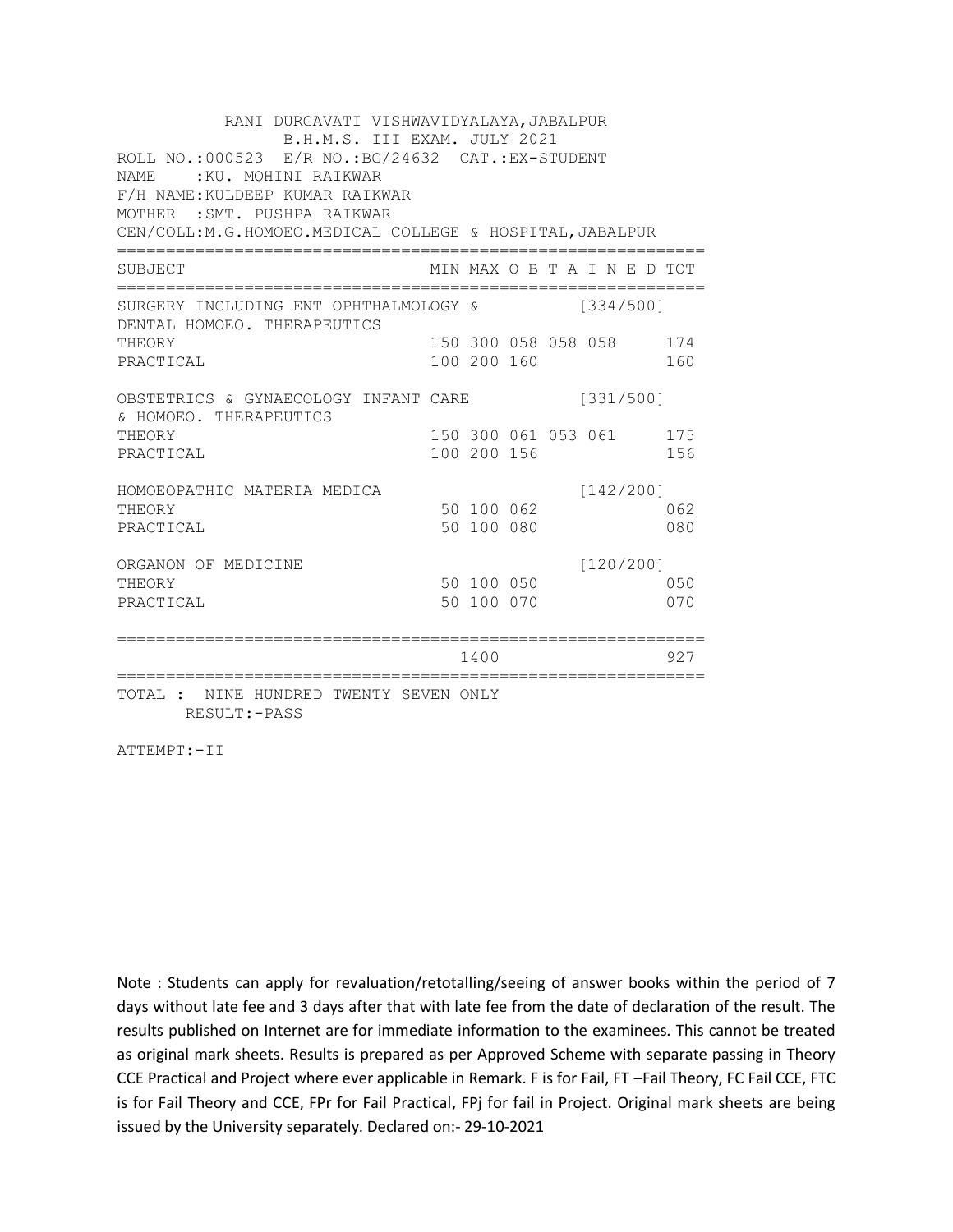RANI DURGAVATI VISHWAVIDYALAYA, JABALPUR B.H.M.S. III EXAM. JULY 2021 ROLL NO.:000524 E/R NO.:BH/947 CAT.:EX-STUDENT NAME : SUPARNA BISWAS F/H NAME:SURENDRA NATH BISWAS MOTHER :SMT.SAVITA BISWAS CEN/COLL:M.G.HOMOEO.MEDICAL COLLEGE & HOSPITAL,JABALPUR ============================================================ SUBJECT MIN MAX O B T A I N E D TOT ============================================================ SURGERY INCLUDING ENT OPHTHALMOLOGY & [274/500] DENTAL HOMOEO. THERAPEUTICS THEORY 150 300 052B050B053B 155B PRACTICAL 100 200 119B 119B OBSTETRICS & GYNAECOLOGY INFANT CARE [286/500] & HOMOEO. THERAPEUTICS THEORY 150 300 064B050B067B 181B PRACTICAL 100 200 105B 105B HOMOEOPATHIC MATERIA MEDICA [115/200] THEORY 50 100 050 PRACTICAL 50 100 065 065 ORGANON OF MEDICINE [108/200] THEORY 50 100 050B 050B PRACTICAL 50 100 058B 058B ============================================================ 1400 783 ============================================================ TOTAL : SEVEN HUNDRED EIGHTY THREE ONLY RESULT:-PASS

ATTEMPT:-III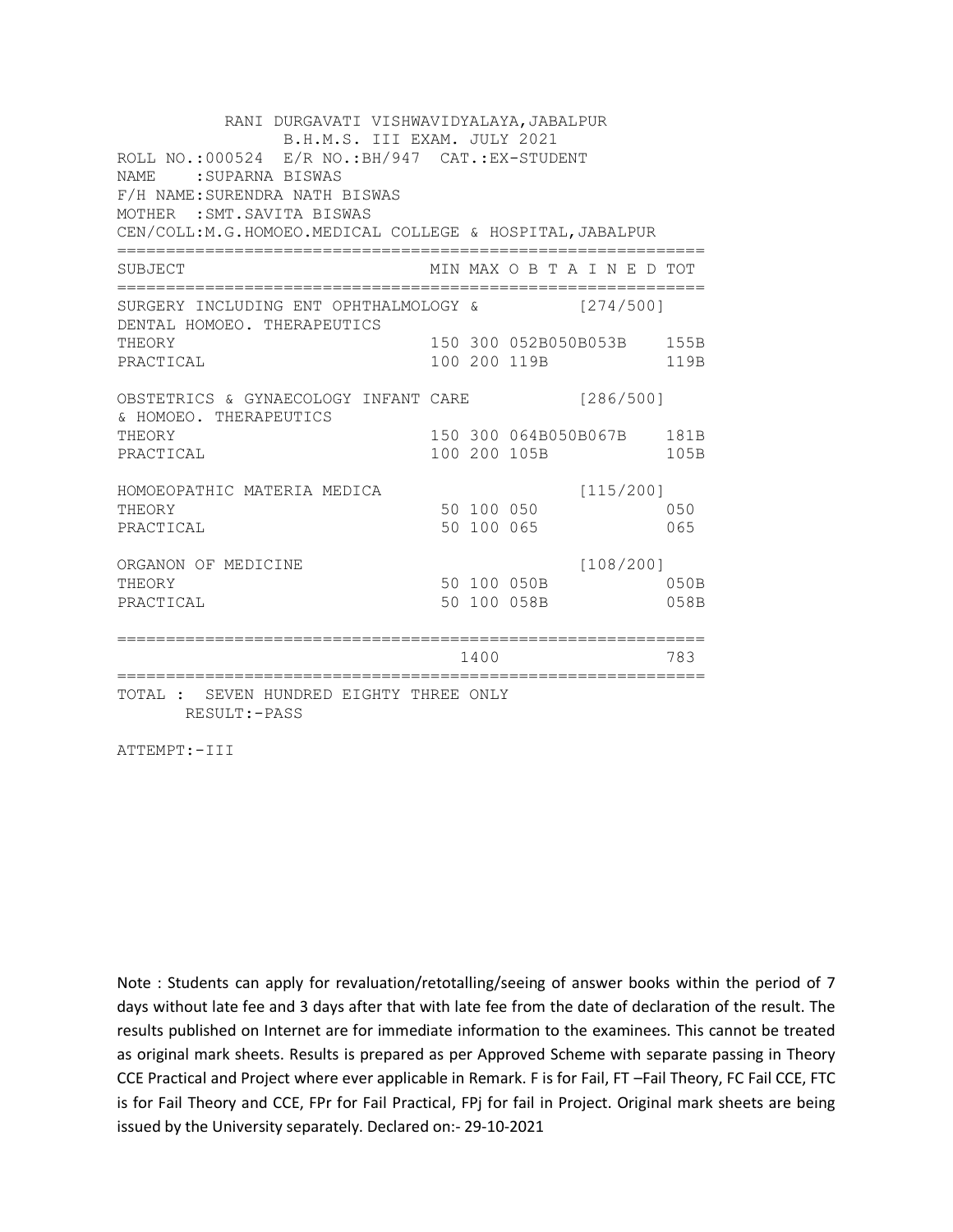RANI DURGAVATI VISHWAVIDYALAYA, JABALPUR B.H.M.S. III EXAM. JULY 2021 ROLL NO.:000525 E/R NO.:BH/986 CAT.:EX-STUDENT NAME : KU.ARCHANA SIDDHARTH F/H NAME:RAM ASARE MOTHER :SMT.ASHA DEVI CEN/COLL:M.G.HOMOEO.MEDICAL COLLEGE & HOSPITAL,JABALPUR ============================================================ SUBJECT MIN MAX O B T A I N E D TOT ============================================================ SURGERY INCLUDING ENT OPHTHALMOLOGY & [283/500] DENTAL HOMOEO. THERAPEUTICS THEORY 150 300 051 052 050 153 PRACTICAL 100 200 130 130 OBSTETRICS & GYNAECOLOGY INFANT CARE [270/500] & HOMOEO. THERAPEUTICS THEORY 150 300 050 050 050 150 PRACTICAL 100 200 120 120 HOMOEOPATHIC MATERIA MEDICA [114/200] HOPOLOGY<br>THEORY 50 100 052B 052B PRACTICAL 50 100 062B 062B ORGANON OF MEDICINE [109/200] THEORY 50 100 050B 050B PRACTICAL 50 100 059B 059B ============================================================ 1400 776 ============================================================ TOTAL : SEVEN HUNDRED SEVENTY SIX ONLY RESULT:-PASS

ATTEMPT:-II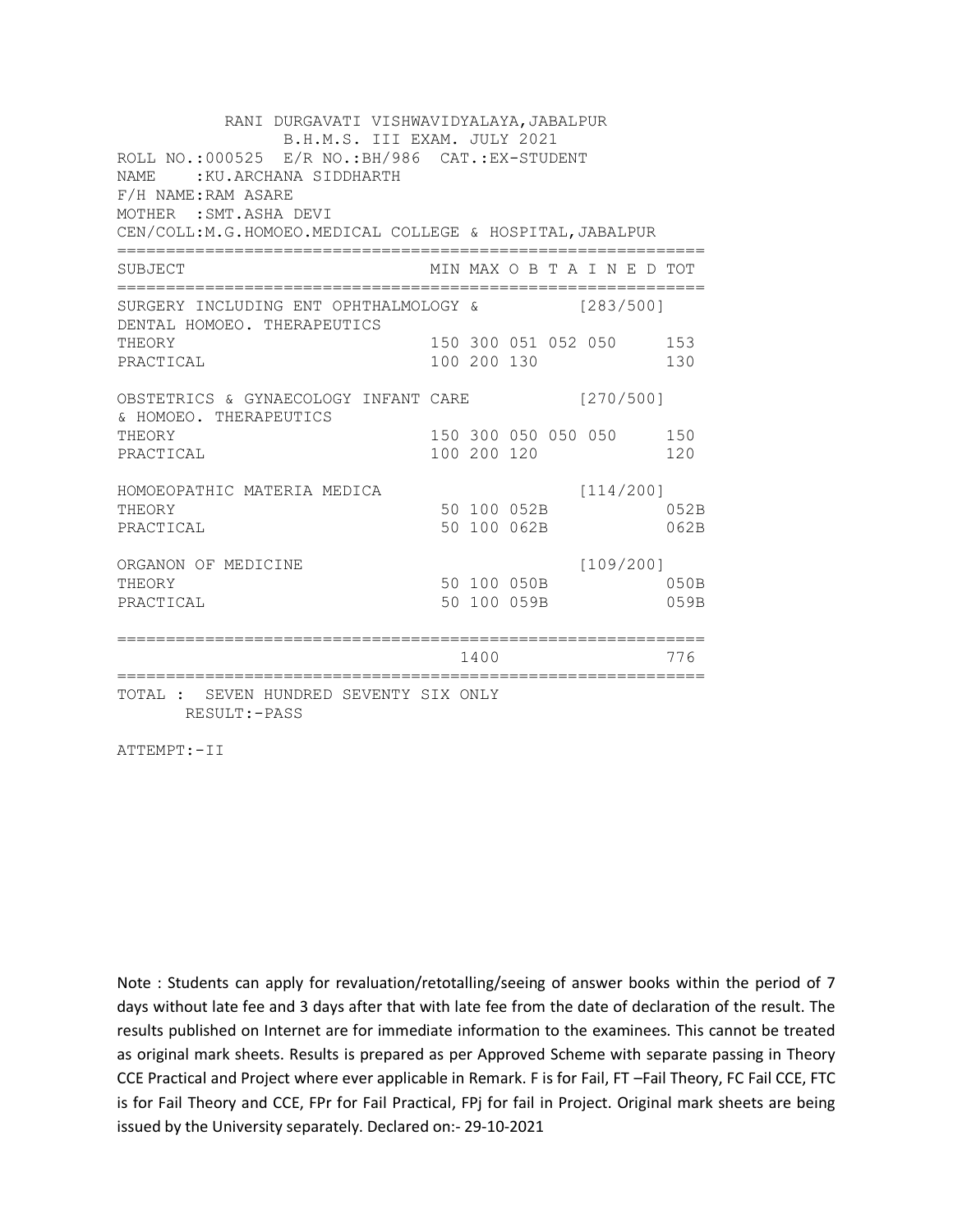RANI DURGAVATI VISHWAVIDYALAYA, JABALPUR B.H.M.S. III EXAM. JULY 2021 ROLL NO.:000526 E/R NO.:BH/973 CAT.:EX-STUDENT NAME : KRISHNA BAMANE F/H NAME:FATTULAL BAMANE MOTHER :SMT.PRAMEELA BAMANE CEN/COLL:M.G.HOMOEO.MEDICAL COLLEGE & HOSPITAL,JABALPUR ============================================================ SUBJECT MIN MAX O B T A I N E D TOT ============================================================ SURGERY INCLUDING ENT OPHTHALMOLOGY & [300/500] DENTAL HOMOEO. THERAPEUTICS THEORY 150 300 050 050 050 150 PRACTICAL 100 200 150 150 OBSTETRICS & GYNAECOLOGY INFANT CARE [275/500] & HOMOEO. THERAPEUTICS THEORY 150 300 050 050 050 150 PRACTICAL 100 200 125 125 HOMOEOPATHIC MATERIA MEDICA [112/200] HONOLOPATHIC MATERIAL MEDICAL 50 100 050 PRACTICAL 50 100 062 062 ORGANON OF MEDICINE [120/200] THEORY 50 100 062B 062B PRACTICAL 50 100 058B 058B ============================================================ 1400 807 ============================================================ TOTAL : EIGHT HUNDRED SEVEN ONLY

RESULT:-PASS

ATTEMPT:-IV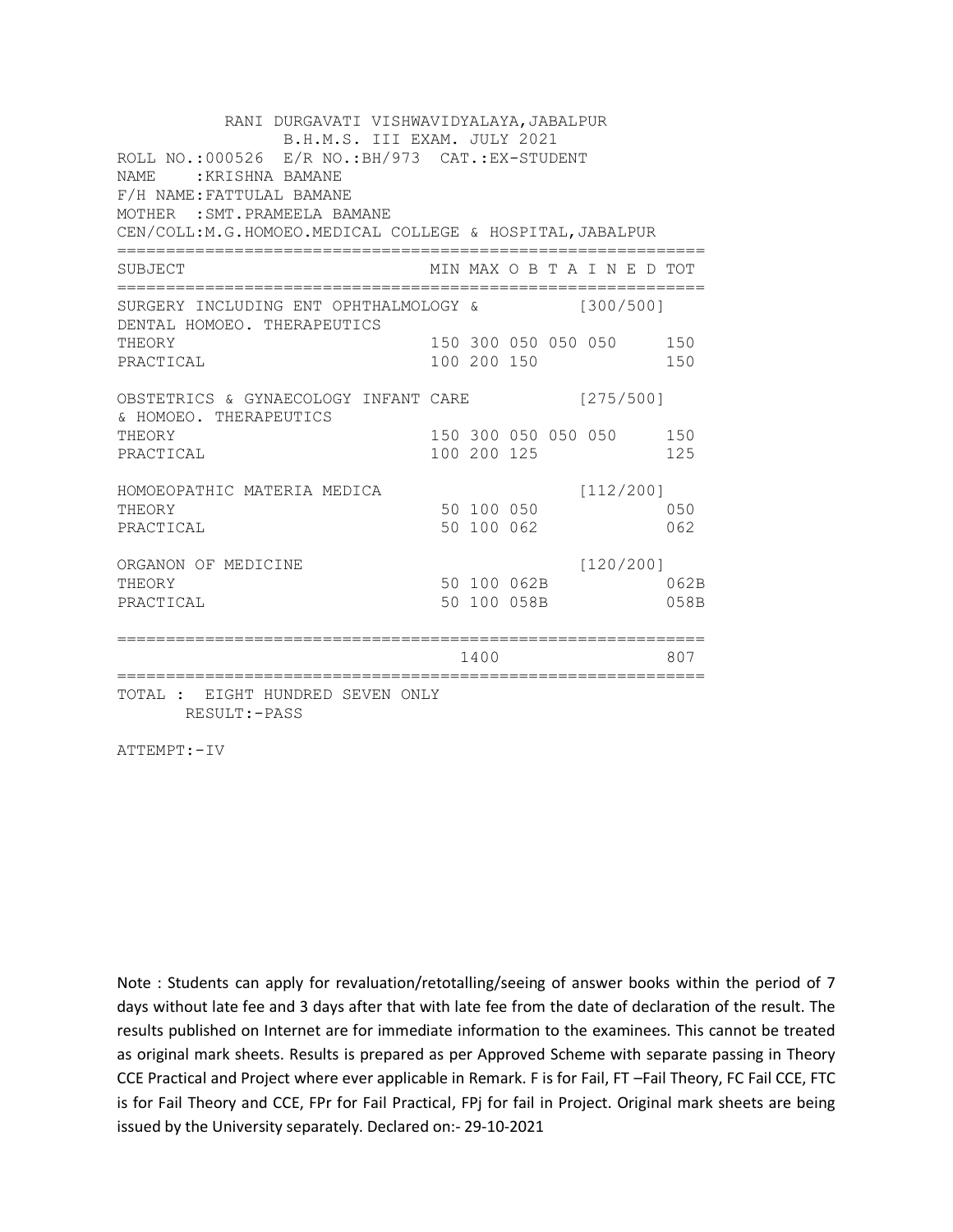RANI DURGAVATI VISHWAVIDYALAYA, JABALPUR B.H.M.S. III EXAM. JULY 2021 ROLL NO.:000527 E/R NO.:BG/24626 CAT.:REGULAR NAME : MANDEEP KUMAR F/H NAME:JAINTRI MOTHER :SMT.DASMATTI DEVI CEN/COLL:M.G.HOMOEO.MEDICAL COLLEGE & HOSPITAL,JABALPUR ============================================================ SUBJECT MIN MAX O B T A I N E D TOT ============================================================ SURGERY INCLUDING ENT OPHTHALMOLOGY & [292/500] DENTAL HOMOEO. THERAPEUTICS THEORY 150 300 050 050 056 156 PRACTICAL 100 200 136 136 OBSTETRICS & GYNAECOLOGY INFANT CARE [273/500] & HOMOEO. THERAPEUTICS THEORY 150 300 050 050 051 151 PRACTICAL 100 200 122 122 HOMOEOPATHIC MATERIA MEDICA [112/200] THEORY 50 100 052 052 PRACTICAL 50 100 060 060 ORGANON OF MEDICINE [109/200] THEORY 50 100 050B 050B PRACTICAL 50 100 059B 059B ============================================================ 1400 786 ============================================================ TOTAL : SEVEN HUNDRED EIGHTY SIX ONLY RESULT:-PASS

ATTEMPT:-II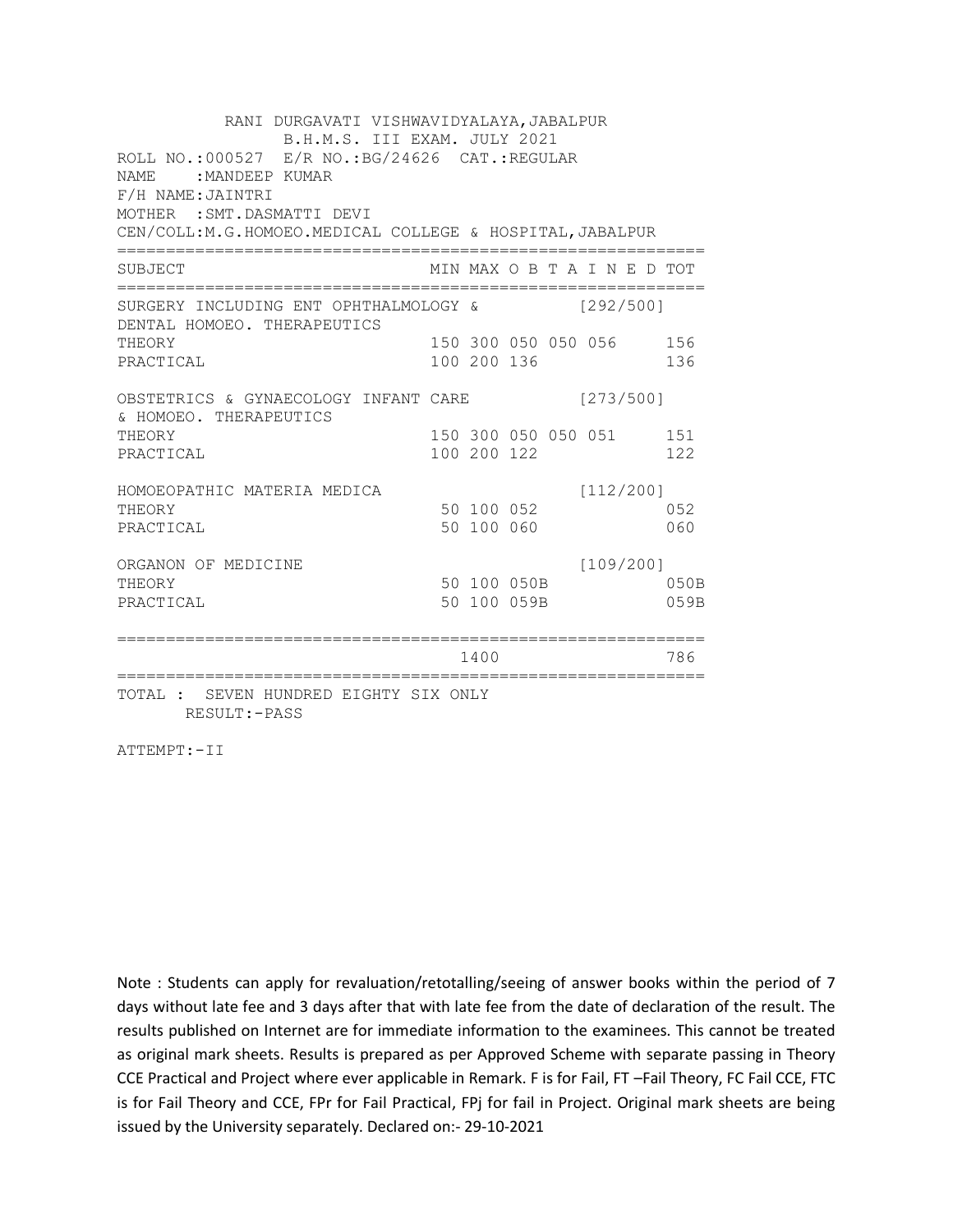RANI DURGAVATI VISHWAVIDYALAYA, JABALPUR B.H.M.S. III EXAM. JULY 2021 ROLL NO.:000528 E/R NO.:BH/1013 CAT.:EX-STUDENT NAME :VIKAS YADAV F/H NAME:RAM CHANDRA YADAV MOTHER :SMT.JAYRAJI DEVI CEN/COLL:M.G.HOMOEO.MEDICAL COLLEGE & HOSPITAL,JABALPUR ============================================================ SUBJECT MIN MAX O B T A I N E D TOT ============================================================ SURGERY INCLUDING ENT OPHTHALMOLOGY & [310/500] DENTAL HOMOEO. THERAPEUTICS THEORY 150 300 050 050 050 150 PRACTICAL 100 200 160 160 OBSTETRICS & GYNAECOLOGY INFANT CARE [281/500] & HOMOEO. THERAPEUTICS THEORY 150 300 051 050 050 151 PRACTICAL 100 200 130 130 HOMOEOPATHIC MATERIA MEDICA [114/200] THEORY 50 100 050 PRACTICAL 50 100 064 064 ORGANON OF MEDICINE [108/200] THEORY 50 100 050 050 PRACTICAL 50 100 058 058 ============================================================ 1400 813 ============================================================ TOTAL : EIGHT HUNDRED THIRTEEN ONLY RESULT:-PASS

ATTEMPT:-II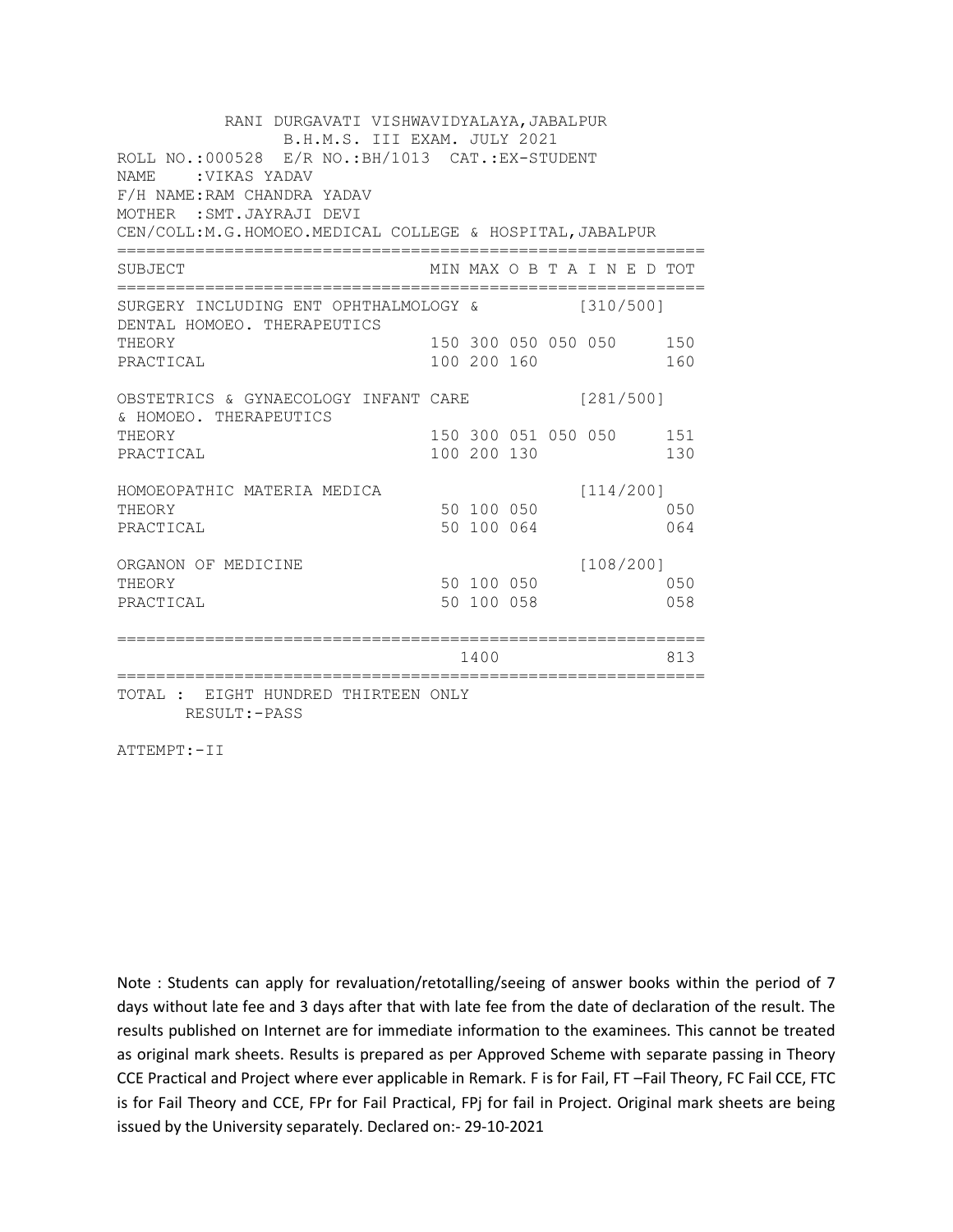RANI DURGAVATI VISHWAVIDYALAYA, JABALPUR B.H.M.S. III EXAM. JULY 2021 ROLL NO.:000529 E/R NO.:BG/24633 CAT.:EX-STUDENT NAME :DHANRAJ SINGH PANDRE F/H NAME:NARAD SINGH MOTHER :SMT.PARVATI CEN/COLL:M.G.HOMOEO.MEDICAL COLLEGE & HOSPITAL,JABALPUR ============================================================ SUBJECT MIN MAX O B T A I N E D TOT ============================================================ SURGERY INCLUDING ENT OPHTHALMOLOGY & [282/500] DENTAL HOMOEO. THERAPEUTICS THEORY 150 300 050B060B052B 162B PRACTICAL 100 200 120B 120B OBSTETRICS & GYNAECOLOGY INFANT CARE [278/500] & HOMOEO. THERAPEUTICS THEORY 150 300 050 050 050 150 PRACTICAL 100 200 128 128 HOMOEOPATHIC MATERIA MEDICA [116/200] HOMOEOFAINING PRINTING PROMOTER SUPERING SUPERING SUPERING SUPERING SUPERING SALES AND RESPONDENTLY OF A SALES PRACTICAL 50 100 065B 065B ORGANON OF MEDICINE [114/200] THEORY 50 100 051B 051B PRACTICAL 50 100 063B 063B ============================================================ 1400 790 ============================================================ TOTAL : SEVEN HUNDRED NINETY ONLY RESULT:-PASS

ATTEMPT:-III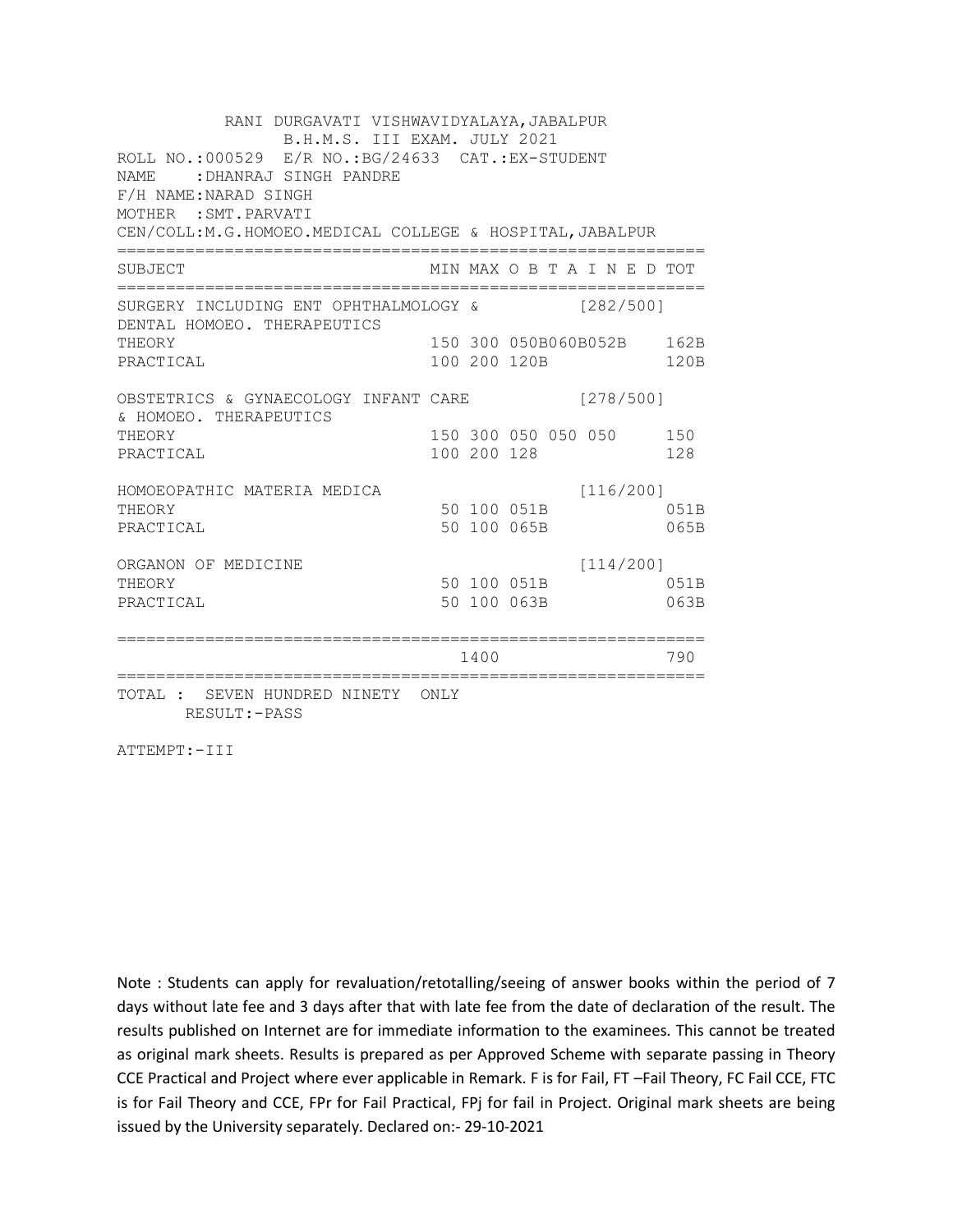RANI DURGAVATI VISHWAVIDYALAYA, JABALPUR B.H.M.S. III EXAM. JULY 2021 ROLL NO.:000530 E/R NO.:BH/984 CAT.:REGULAR NAME :ABHISHEK PAL F/H NAME:VIJAY PAL MOTHER :SMT.ASHA DEVI CEN/COLL:M.G.HOMOEO.MEDICAL COLLEGE & HOSPITAL,JABALPUR ============================================================ SUBJECT MIN MAX O B T A I N E D TOT ============================================================ SURGERY INCLUDING ENT OPHTHALMOLOGY & [290/500] DENTAL HOMOEO. THERAPEUTICS THEORY 150 300 050 050 150 PRACTICAL 100 200 140 140 OBSTETRICS & GYNAECOLOGY INFANT CARE [274/500] & HOMOEO. THERAPEUTICS THEORY 150 300 050 050 050 150 PRACTICAL 100 200 124 124 HOMOEOPATHIC MATERIA MEDICA [108/200] THEORY 50 100 050 PRACTICAL 50 100 058 058 ORGANON OF MEDICINE [108/200] THEORY 50 100 050 050 PRACTICAL 50 100 058 058 ============================================================ 1400 780 ============================================================ TOTAL : SEVEN HUNDRED EIGHTY ONLY RESULT:-PASS

ATTEMPT:-I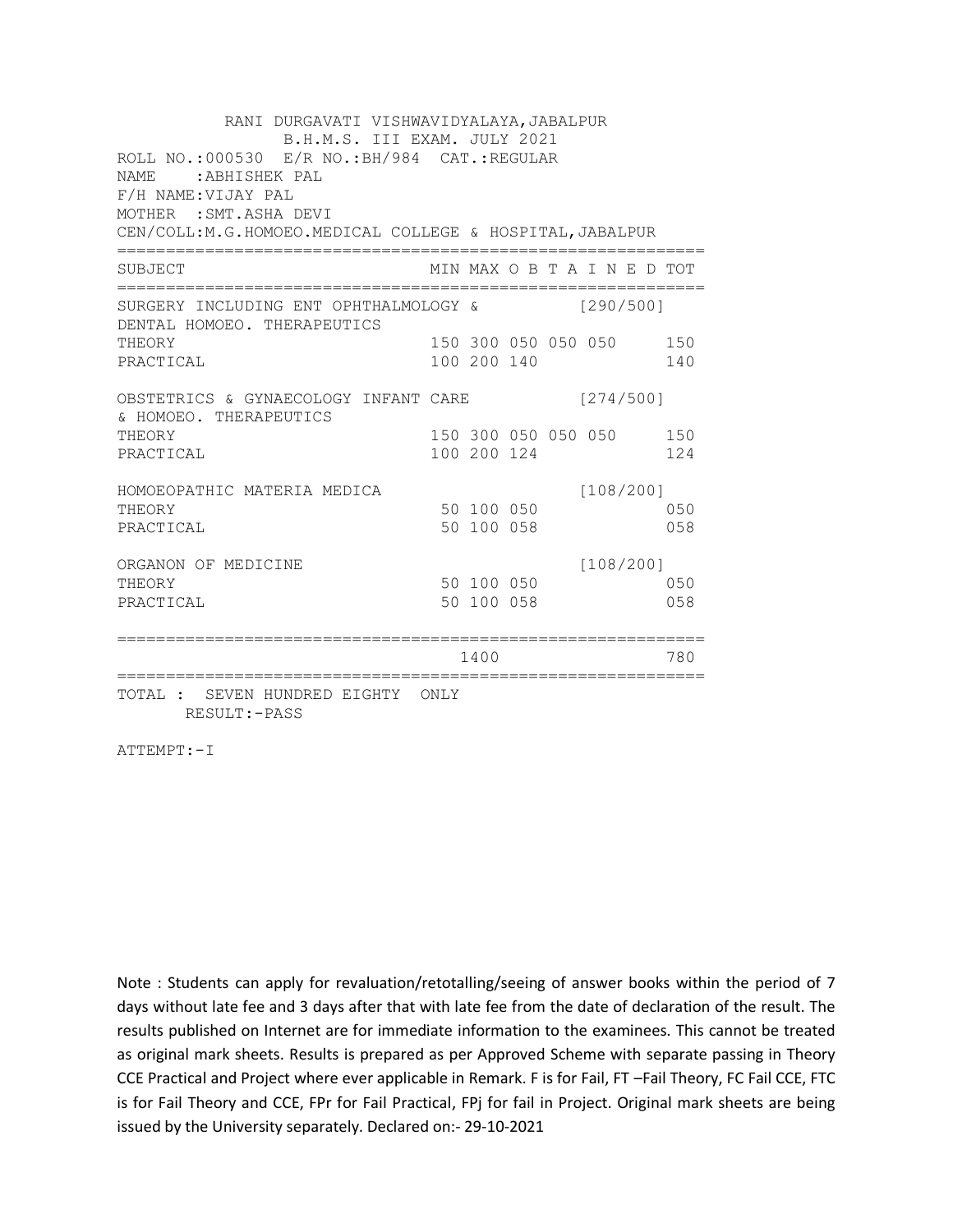RANI DURGAVATI VISHWAVIDYALAYA, JABALPUR B.H.M.S. III EXAM. JULY 2021 ROLL NO.:000531 E/R NO.:BH/1006 CAT.:EX-STUDENT NAME :SUJEET KUMAR VISWAKARMA F/H NAME:RAM SEWAK VISWAKARMA MOTHER :SMT.RADHA DEVI VISWAKARMA CEN/COLL:M.G.HOMOEO.MEDICAL COLLEGE & HOSPITAL,JABALPUR ============================================================ SUBJECT MIN MAX O B T A I N E D TOT ============================================================ SURGERY INCLUDING ENT OPHTHALMOLOGY & [276/500] DENTAL HOMOEO. THERAPEUTICS THEORY 150 300 054 052 050 156 PRACTICAL 100 200 120 120 120 OBSTETRICS & GYNAECOLOGY INFANT CARE [256/500] & HOMOEO. THERAPEUTICS THEORY 150 150 300 059B027B069B 155B PRACTICAL 100 200 101B 101B HOMOEOPATHIC MATERIA MEDICA [112/200] HOPOLOGY<br>THEORY 50 100 050B 050B 050B PRACTICAL 50 100 062B 062B ORGANON OF MEDICINE [106/200] THEORY 50 100 050B 050B PRACTICAL 50 100 056B 056B ============================================================ 1400 750 ============================================================ TOTAL : SEVEN HUNDRED FIFTY ONLY RESULT:-PASS

ATTEMPT:-III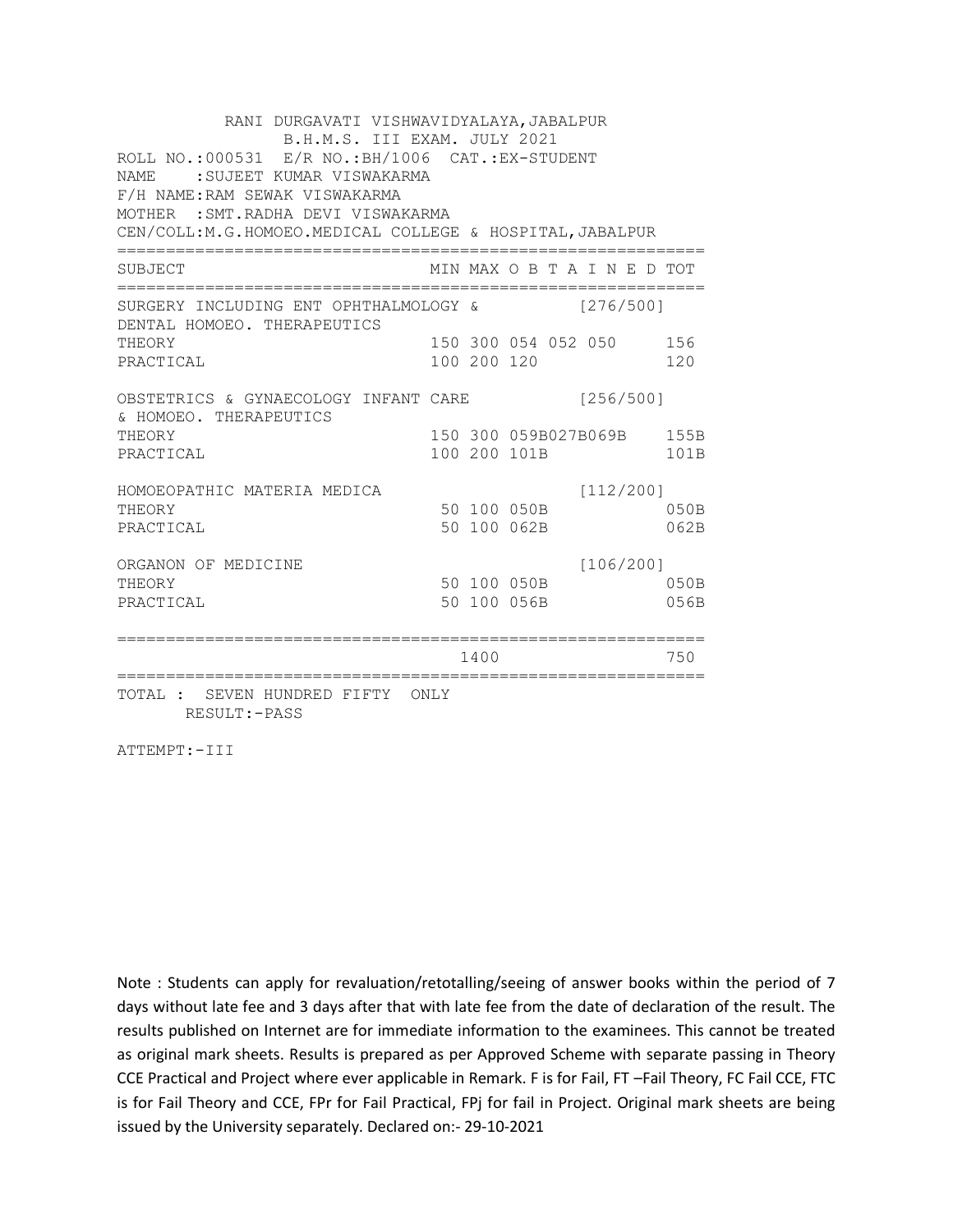RANI DURGAVATI VISHWAVIDYALAYA, JABALPUR B.H.M.S. III EXAM. JULY 2021 ROLL NO.:000532 E/R NO.:BG\32341 CAT.:EX-STUDENT NAME : NEELMANI PATEL F/H NAME:MANGALDEEN PATEL MOTHER :SMT.SYAMKALI PATEL CEN/COLL:M.G.HOMOEO.MEDICAL COLLEGE & HOSPITAL,JABALPUR ============================================================ SUBJECT MIN MAX O B T A I N E D TOT ============================================================ SURGERY INCLUDING ENT OPHTHALMOLOGY & [261/500] DENTAL HOMOEO. THERAPEUTICS THEORY 150 300 051 050 050 151 PRACTICAL 100 200 110 110 OBSTETRICS & GYNAECOLOGY INFANT CARE [278/500] & HOMOEO. THERAPEUTICS THEORY 150 300 051 050 051 152 PRACTICAL 100 200 126 126 HOMOEOPATHIC MATERIA MEDICA [112/200] HOMOBOPATHIC MATERIAL MEDICAL SO 100 050 PRACTICAL 50 100 062 062 ORGANON OF MEDICINE [105/200] THEORY 50 100 050B 050B PRACTICAL 50 100 055B 055B ============================================================ 1400 756 ============================================================ TOTAL : SEVEN HUNDRED FIFTY SIX ONLY RESULT:-PASS

ATTEMPT:-III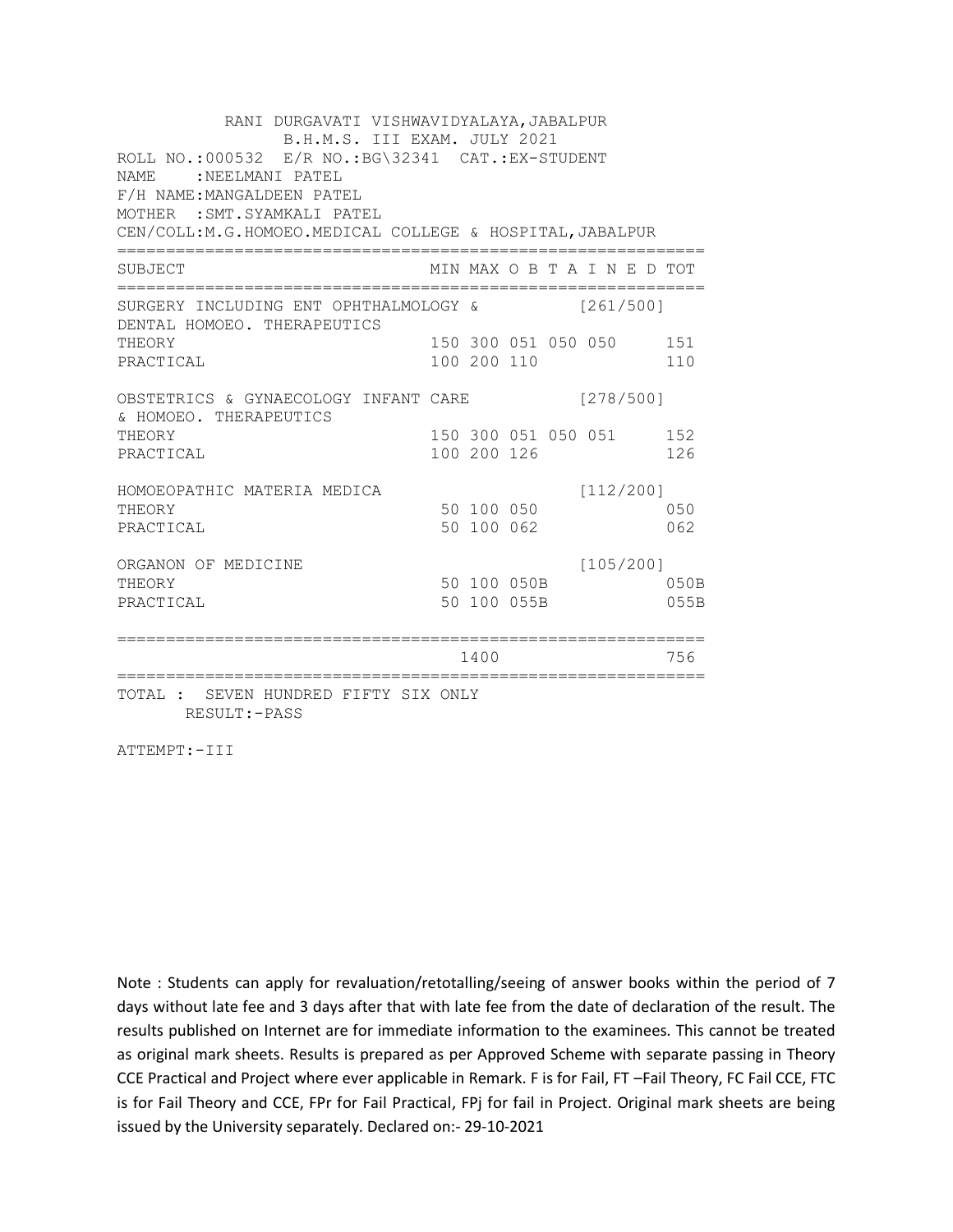RANI DURGAVATI VISHWAVIDYALAYA, JABALPUR B.H.M.S. III EXAM. JULY 2021 ROLL NO.:000533 E/R NO.:BF/33984 CAT.:EX-STUDENT NAME :ANSARI SUFYAN RIYAZ HUSAIN F/H NAME:RIYAZHUSAIN MOTHER :SMT.AZIZA BANO CEN/COLL:M.G.HOMOEO.MEDICAL COLLEGE & HOSPITAL,JABALPUR ============================================================ SUBJECT MIN MAX O B T A I N E D TOT ============================================================ SURGERY INCLUDING ENT OPHTHALMOLOGY & [308/500] DENTAL HOMOEO. THERAPEUTICS THEORY 150 300 050B066B052B 168B PRACTICAL 100 200 140B 140B OBSTETRICS & GYNAECOLOGY INFANT CARE [270/500] & HOMOEO. THERAPEUTICS THEORY 150 300 050 050 050 150 PRACTICAL 100 200 120 120 HOMOEOPATHIC MATERIA MEDICA [107/200] HOPOLOGY<br>THEORY 50 100 050B 050B PRACTICAL 50 100 057B 057B ORGANON OF MEDICINE [105/200] THEORY THEORY 50 100 050B PRACTICAL 50 100 055B 055B ============================================================ 1400 790 ============================================================ TOTAL : SEVEN HUNDRED NINETY ONLY RESULT:-PASS

ATTEMPT:-III